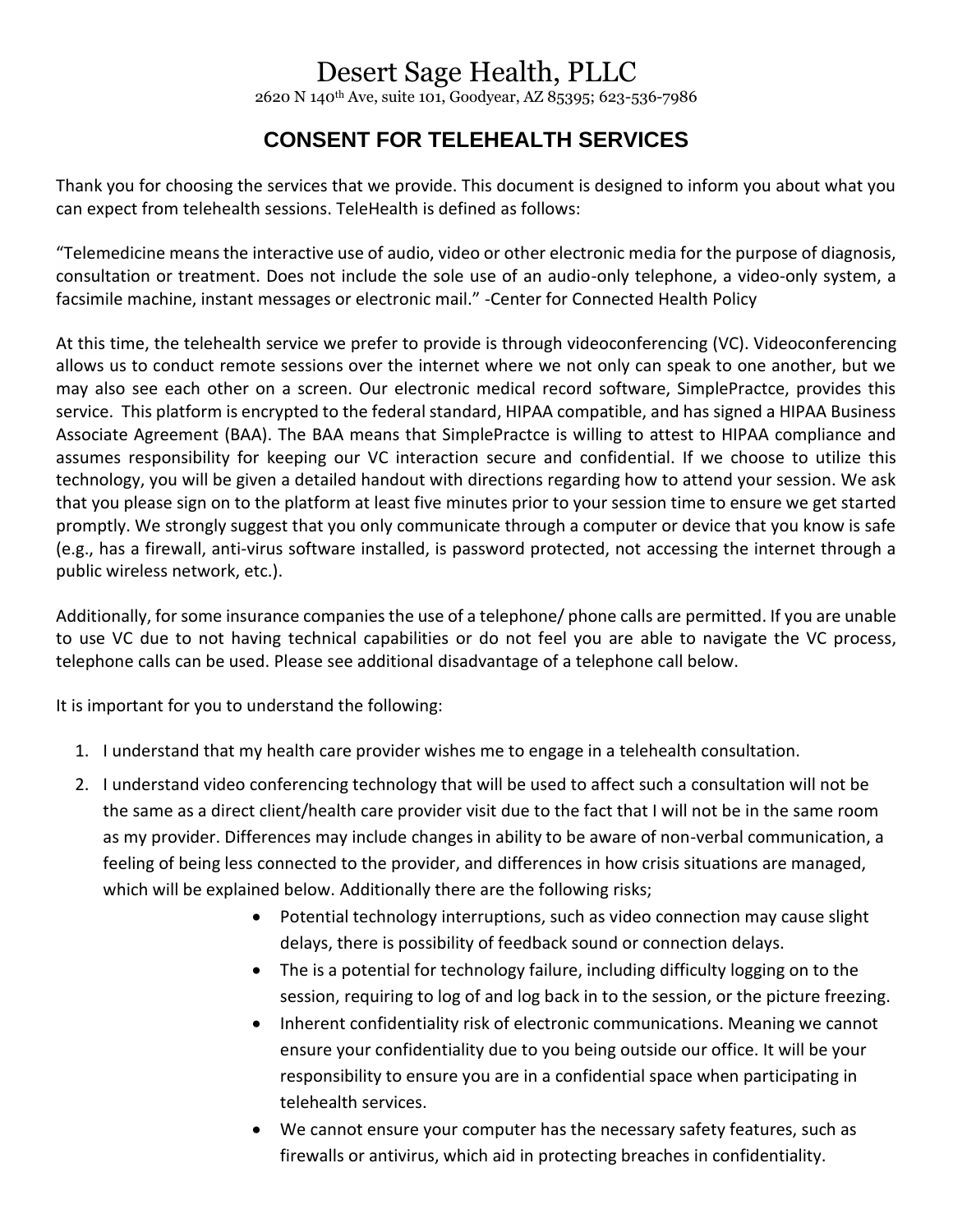- We cannot guarantee unauthorized access to your sessions from a hacker or other third party.
- 3. I understand when using a telephone call an additional disadvantage is my provider and I will not be able to see each other, preventing non-verbal communication.
- 4. I understand that my health care provider or I can discontinue the telehealth consult/visit if it is felt that the videoconferencing connections are not adequate for the situation.
- 5. I understand that a telehealth consultation has potential benefits including easier access to care and the convenience of meeting from a location of my choosing.
- 6. I understand I have the opportunity to ask questions in regard to this procedure by calling the front office, talking to the office manager, and/or to my provider. My questions have been answered and the risks, benefits and any practical alternatives have been discussed with me in a language in which I understand.

#### Helpful Procedures

- Ensure you are in a quiet and confidential area when participating in telehealth sessions
- Restart you devise before logging on to your session
- Close all apps, programs and browsers that are not part of telehealth session
- When possible use a hard wire connection to connect to the internet and ensure you have a good connection
- Use headphones to minimize feedback noise

#### Emergency Procedures Specific to Telemental Health Services

There are additional procedures that we need to have in place specific to Telehealth services. These are for your safety in case of an emergency and are as follows: · You understand that if you are having suicidal or homicidal thoughts, experiencing psychotic symptoms, or in a crisis that we cannot solve remotely, we may determine that you need a higher level of care and Telehealth services are not appropriate. · We require an Emergency Contact Person (ECP) who we may contact on your behalf in a life-threatening emergency or if it is deemed you are unable to maintain your safety. Please provide this person's name and contact information by calling our front office. You and the ECP understand they will only be contacted in case of an emergency and the ECP agrees to take you to a hospital if they are contacted. Please note that your ECP may be provided with protected health information; however, this information will be limited to what is necessary for your safety. Additionally, you agree to inform your provider of the address and phone number of where you are at the beginning of every TeleHealth session.

#### Emergency Information

If you have a mental health emergency outside of a therapy or telehealth session, you agree to do one of the following:

- o Go to the nearest emergency room
- o Call medical or life threatening emergency 911
- o Suicide Prevention Life Line- Crisis Line 602-222-9444 1-800-273-8255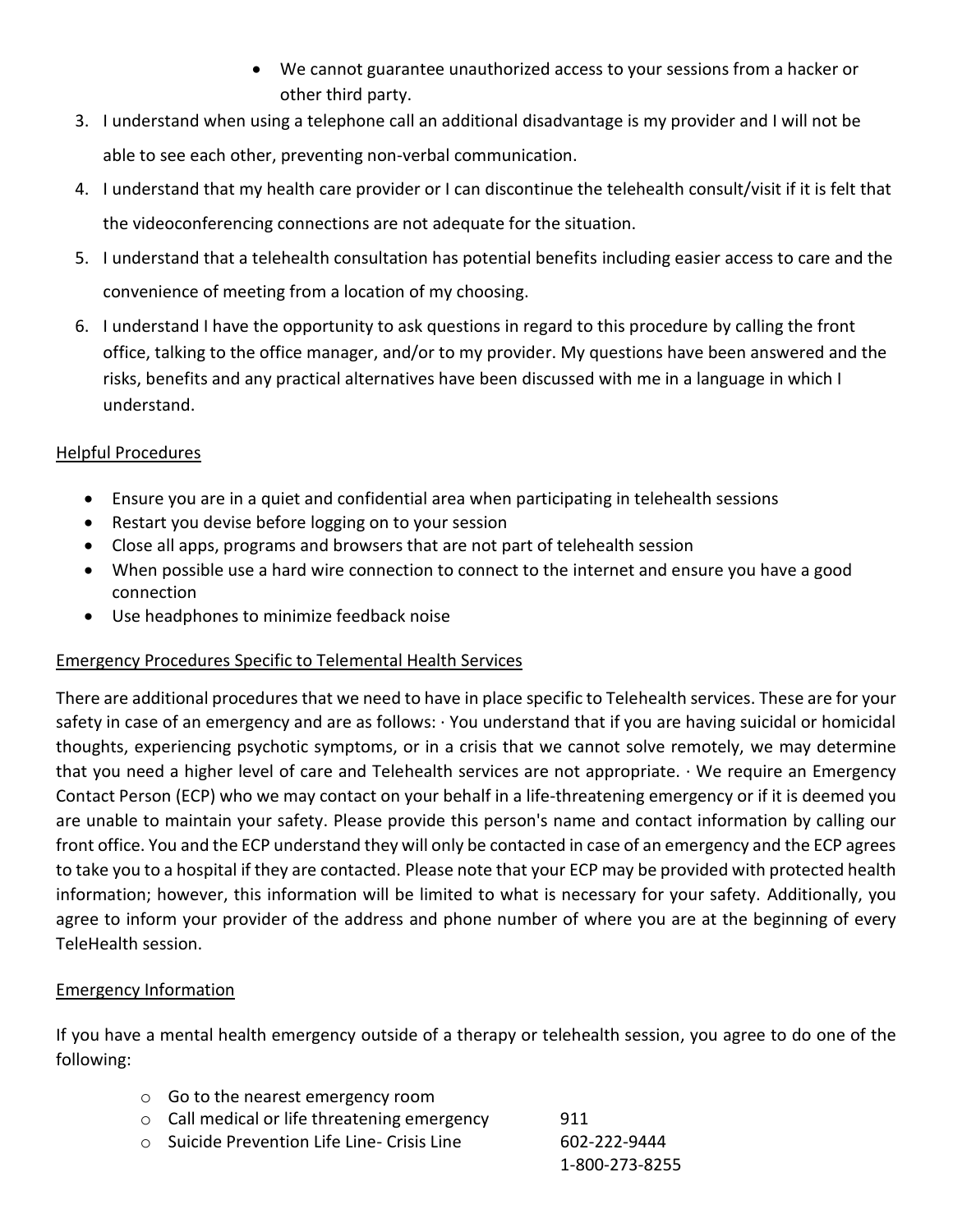- o Domestic Violence Hotline 602-263-8900
- o Child Abuse Hotline 888-767-2445

# Text HOME to 741741

#### In Case of Technology Failure During a Telehealth session

If you and your provider encounter a technological failure. The most reliable backup plan is to contact one another via telephone. Please make sure you have a phone with you, and your provider has that phone number. If you get disconnected from a video conferencing or chat session, end and restart the session. If you are unable to reconnect within ten minutes, your provider will try calling you at the phone number you gave them at the beginning of the session. If they do not get a hold of you on the first attempt, they will try a second time five minutes later. If there is less than five minutes left in the session, only one attempt will be made to contact you. If you are unable to reconnect with your provider, please contact the front office to schedule your next regular appointment if one is not already scheduled.

#### Consent to Use The Telehealth by SimplePractice Service

Telehealth by SimplePractice is the technology service we will use to conduct telehealth videoconferencing appointments. It is simple to use and there are no passwords required to log in. By signing this document, I acknowledge:

- 1. Telehealth by SimplePractice is NOT an Emergency Service and in the event of an emergency, I will use a phone to call 911.
- 2. Though my provider and I may be in direct, virtual contact through the Telehealth Service, neither SimplePractice nor the Telehealth Service provides any medical or healthcare services or advice including, but not limited to, emergency or urgent medical services.
- 3. The Telehealth by SimplePractice Service facilitates videoconferencing and is not responsible for the delivery of any healthcare, medical advice or care.
- 4. I do not assume that my provider has access to any or all of the technical information in the Telehealth by SimplePractice Service – or that such information is current, accurate or up-to-date. I will not rely on my health care provider to have any of this information in the Telehealth by SimplePractice Service.
- 5. To maintain confidentiality, I will not share my telehealth appointment link with anyone unauthorized to attend the appointment.

#### Payment

As per Desert Sage Health's policy, copays, co-insurance and/or deductibles are due at time of service. To participate in telehealth you must provide a credit card on "file" that can be charged at time of service. The amount due for the session will be charge within 24 hours. If a higher balance is due, you will be contact before your credit card is processed to determine if you are able to pay towards your balance. If you have any questions on what amount will be charge for the session it will be your responsibility to ask your provider or contact front office staff. The cost of a telehealth session is typically the same cost as an in-person session; however, each plan has different cost per service. If you have any questions about coverage please contact the front office and/or your insurance company.